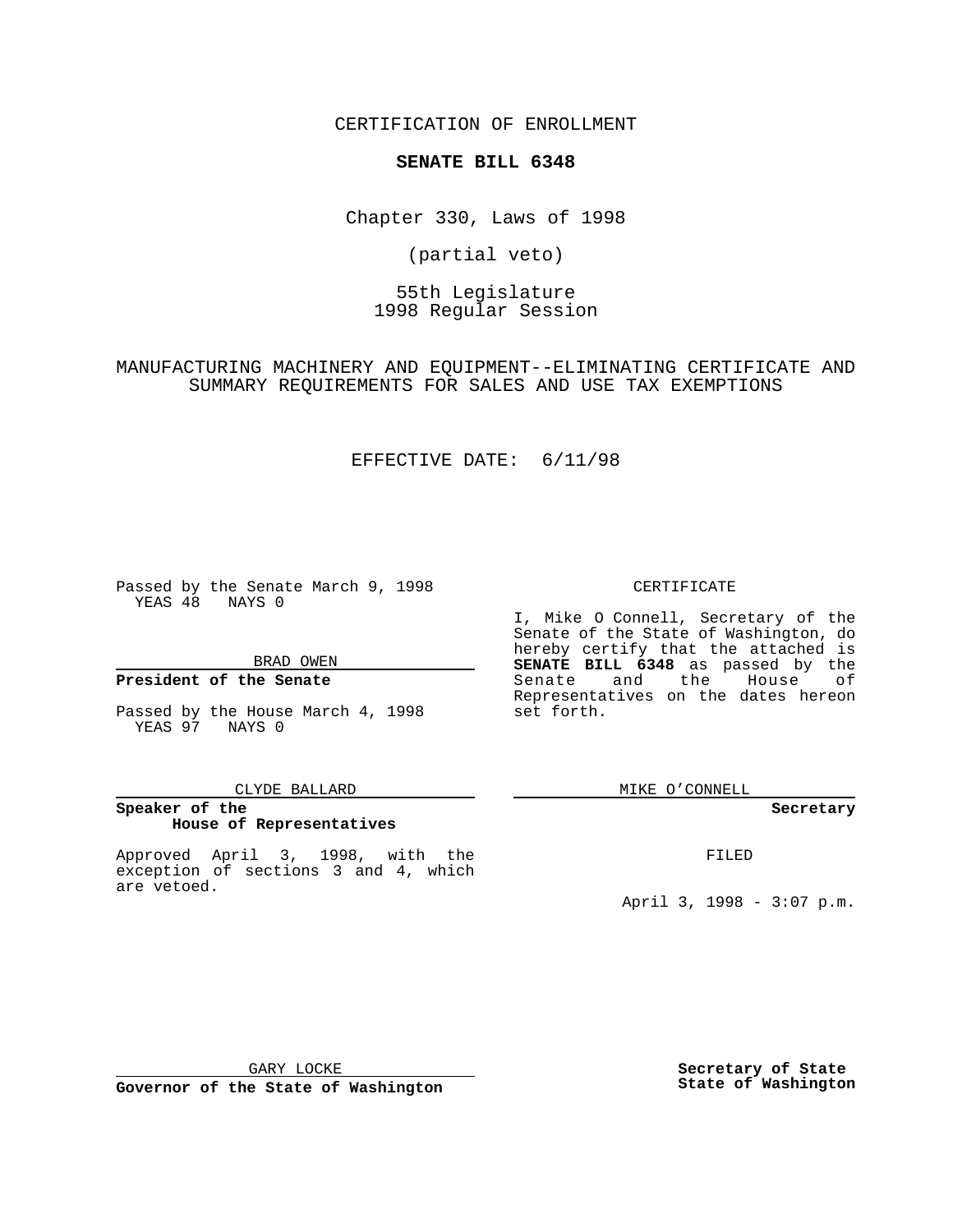# **SENATE BILL 6348** \_\_\_\_\_\_\_\_\_\_\_\_\_\_\_\_\_\_\_\_\_\_\_\_\_\_\_\_\_\_\_\_\_\_\_\_\_\_\_\_\_\_\_\_\_\_\_

\_\_\_\_\_\_\_\_\_\_\_\_\_\_\_\_\_\_\_\_\_\_\_\_\_\_\_\_\_\_\_\_\_\_\_\_\_\_\_\_\_\_\_\_\_\_\_

### AS AMENDED BY THE HOUSE

Passed Legislature - 1998 Regular Session

**State of Washington 55th Legislature 1998 Regular Session By** Senators Hale and Haugen; by request of Department of Revenue Read first time 01/16/98. Referred to Committee on Government Operations.

 AN ACT Relating to eliminating requirements for filing certificates or annual summaries for sales and use tax exemptions on manufacturing machinery and equipment; amending RCW 82.12.02565; reenacting and amending RCW 82.08.02565; creating a new section; and providing an effective date.

6 BE IT ENACTED BY THE LEGISLATURE OF THE STATE OF WASHINGTON:

7 **Sec. 1.** RCW 82.08.02565 and 1996 c 247 s 2 and 1996 c 173 s 3 are 8 each reenacted and amended to read as follows:

 (1) The tax levied by RCW 82.08.020 shall not apply to sales to a manufacturer or processor for hire of machinery and equipment used directly in a manufacturing operation or research and development operation, or to sales of or charges made for labor and services rendered in respect to installing, repairing, cleaning, altering, or improving the machinery and equipment, but only when the purchaser provides the seller with an exemption certificate in a form and manner 16 prescribed by the department by rule( $\frac{1}{2}$  and the purchaser provides the 17 department with a duplicate of the certificate or a summary of exempt 18 sales as the department may require)). The seller shall retain a copy of the certificate for the seller's files.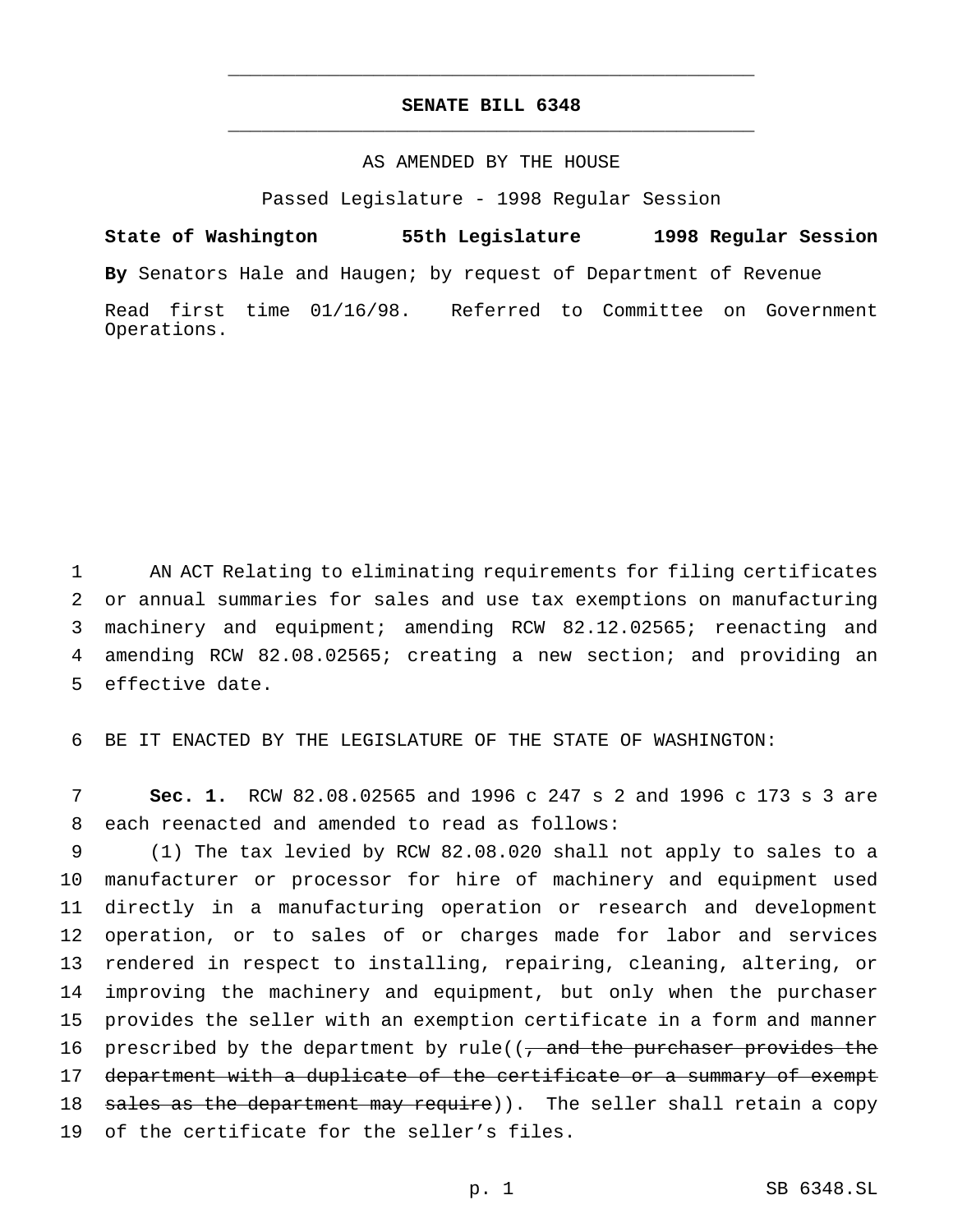(2) For purposes of this section and RCW 82.12.02565:

 (a) "Machinery and equipment" means industrial fixtures, devices, and support facilities, and tangible personal property that becomes an ingredient or component thereof, including repair parts and replacement parts. "Machinery and equipment" includes pollution control equipment installed and used in a manufacturing operation or research and development operation to prevent air pollution, water pollution, or contamination that might otherwise result from the manufacturing operation or research and development operation.

(b) "Machinery and equipment" does not include:

(i) Hand tools;

12 (ii) Property with a useful life of less than one year;

 (iii) Buildings, other than machinery and equipment that is permanently affixed to or becomes a physical part of a building; and (iv) Building fixtures that are not integral to the manufacturing operation or research and development operation that are permanently affixed to and become a physical part of a building, such as utility systems for heating, ventilation, air conditioning, communications, plumbing, or electrical.

 (c) Machinery and equipment is "used directly" in a manufacturing operation or research and development operation if the machinery and equipment:

 (i) Acts upon or interacts with an item of tangible personal property;

 (ii) Conveys, transports, handles, or temporarily stores an item of tangible personal property at the manufacturing site;

 (iii) Controls, guides, measures, verifies, aligns, regulates, or tests tangible personal property;

 (iv) Provides physical support for or access to tangible personal property;

(v) Produces power for, or lubricates machinery and equipment;

 (vi) Produces another item of tangible personal property for use in the manufacturing operation or research and development operation;

 (vii) Places tangible personal property in the container, package, or wrapping in which the tangible personal property is normally sold or transported; or

 (viii) Is integral to research and development as defined in RCW 82.63.010.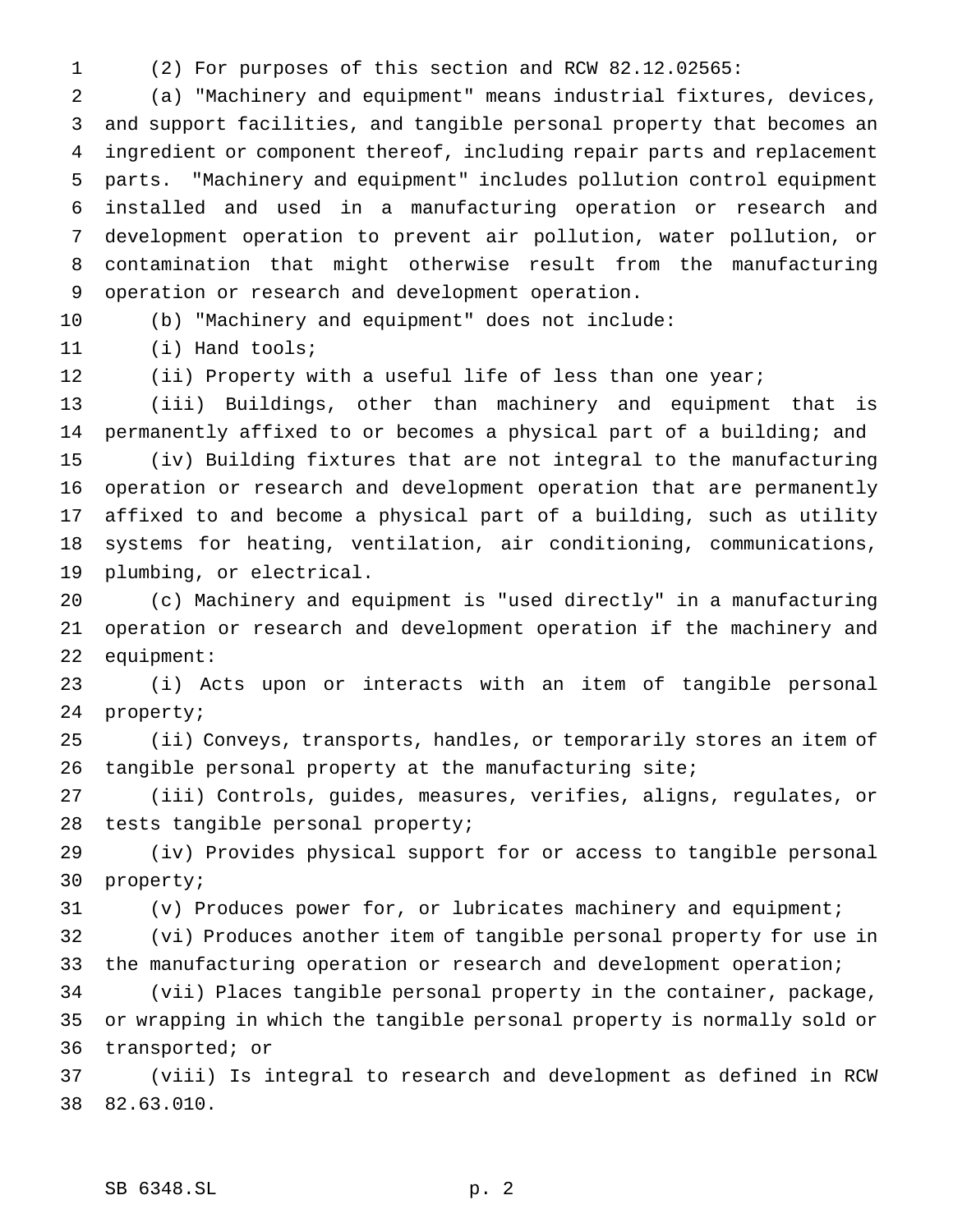(d) "Manufacturing operation" means the manufacturing of articles, substances, or commodities for sale as tangible personal property. The manufacturing operation begins at the point where the raw materials enter the manufacturing site and ends at the point where the finished product leaves the manufacturing site. The term also includes that portion of a cogeneration project that is used to generate power for consumption within the manufacturing site of which the cogeneration project is an integral part. The term does not include the production of electricity by a light and power business as defined in RCW 82.16.010 or the preparation of food products on the premises of a person selling food products at retail.

 (e) "Cogeneration" means the simultaneous generation of electrical energy and low-grade heat from the same fuel.

 (f) "Research and development operation" means engaging in research and development as defined in RCW 82.63.010 by a manufacturer or processor for hire.

 **Sec. 2.** RCW 82.12.02565 and 1996 c 247 s 3 are each amended to read as follows:

 The provisions of this chapter shall not apply in respect to the use by a manufacturer or processor for hire of machinery and equipment used directly in a manufacturing operation or research and development 22 operation((, but only when the user provides the department with:

23 (1) An exemption certificate in a form and manner prescribed by the 24 department within sixty days of the first use of the machinery and 25 equipment in this state; or

 $(2)$  An annual summary listing the machinery and equipment by January 31 of the year following the calendar year in which the 28 machinery and equipment is first used in this state)).

29 \*NEW SECTION. Sec. 3. The department shall not deny exemptions under RCW 82.08.02565 or 82.12.02565 solely on the basis of failure to comply with duplicate certificate or summary filing requirements. The amendments of RCW 82.08.02565 or 82.12.02565 in this act do not terminate requirements to file duplicate certificates or summaries in respect to exemptions claimed for periods before January 1, 1999.

**\*Sec. 3 was vetoed. See message at end of chapter.**